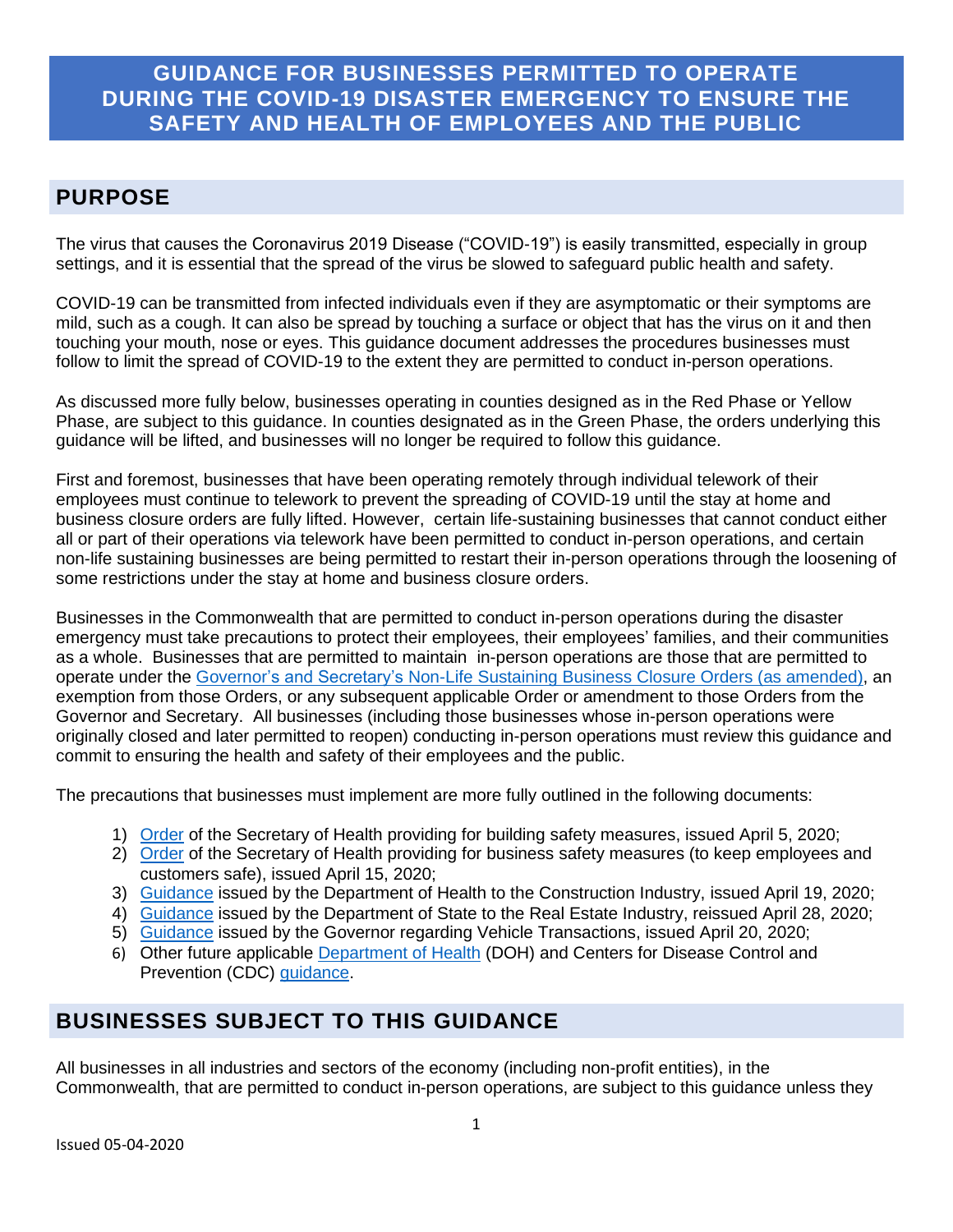are otherwise more stringently regulated under separate industry-specific guidance. For instance, health care providers are governed by DOH's guidance provided to health care providers and its HANs (Health Alert Network guidance).

#### SIGNIFICANCE OF **RED-YELLOW-GREEN** PHASES FOR BUSINESSES

The Commonwealth is employing a regional and industry-specific approach to reopening non-life-sustaining businesses. In counties that have been designated as in the Red Phase, businesses permitted to conduct inperson operations are 1) those listed as life sustaining according to the Governor's and Secretary's Non-Life Sustaining Business Closure Orders (as amended), 2) those that received an exemption from those Orders from the Department of Community and Economic Development, or 3) those permitted to conduct in-person operations pursuant to a subsequent applicable Order or amendment to those Orders from the Governor and Secretary including:

- a. Construction Industry;
- b. Vehicle Dealerships; and
- c. Real Estate Industry.

In counties that have been designated as in the Yellow Phase, all businesses, except those categories specifically excluded in the Governor's Plan to Reopen Pennsylvania Plan and the Governor's and Secretary of Health's orders, are permitted to conduct in-person operations, so long as they strictly adhere to the requirements of this guidance.

In counties that have been designated as in the Green Phase, all businesses (including those restricted or prohibited in the Yellow Phase) are authorized to conduct unrestricted in-person operations as long as the businesses follow CDC and Department of Health quidelines.

# **POLICY**

It is the policy of the Administration to ensure that all businesses subject to this guidance conduct their operations in the manner best designed to prevent or mitigate the spread of COVID-19 and ensure the safety of their employees and the communities in which the businesses reside or serve. All businesses, even those that are authorized to maintain in-person operations, must strive to minimize opportunities for personal interaction because such interactions provide greater opportunities for the transmission of COVID-19. Businesses must employ remote or virtual methods of doing business whenever and wherever possible.

Businesses that must conduct in-person operations and activities, because their employees cannot telework, must adhere strictly to this guidance. In addition, businesses that maintain in-person operations must make their employees and customers aware of the efforts and commitment to protecting their health and safety.

#### PROTECTING EMPLOYEES WORKING IN THE COMMONWEALTH

All businesses that have been conducting their operations in whole or in part remotely through individual teleworking of its employees must continue telework operations for each of those employees.

All businesses conducting in-person operations must do the following:

- $\checkmark$  Clean and disinfect high-touch areas frequently and continue to regularly clean all other areas of the  $building(s)$ ;
- $\checkmark$  Establish and implement a plan in case the business is exposed to a probable or confirmed case of COVID-19, that includes: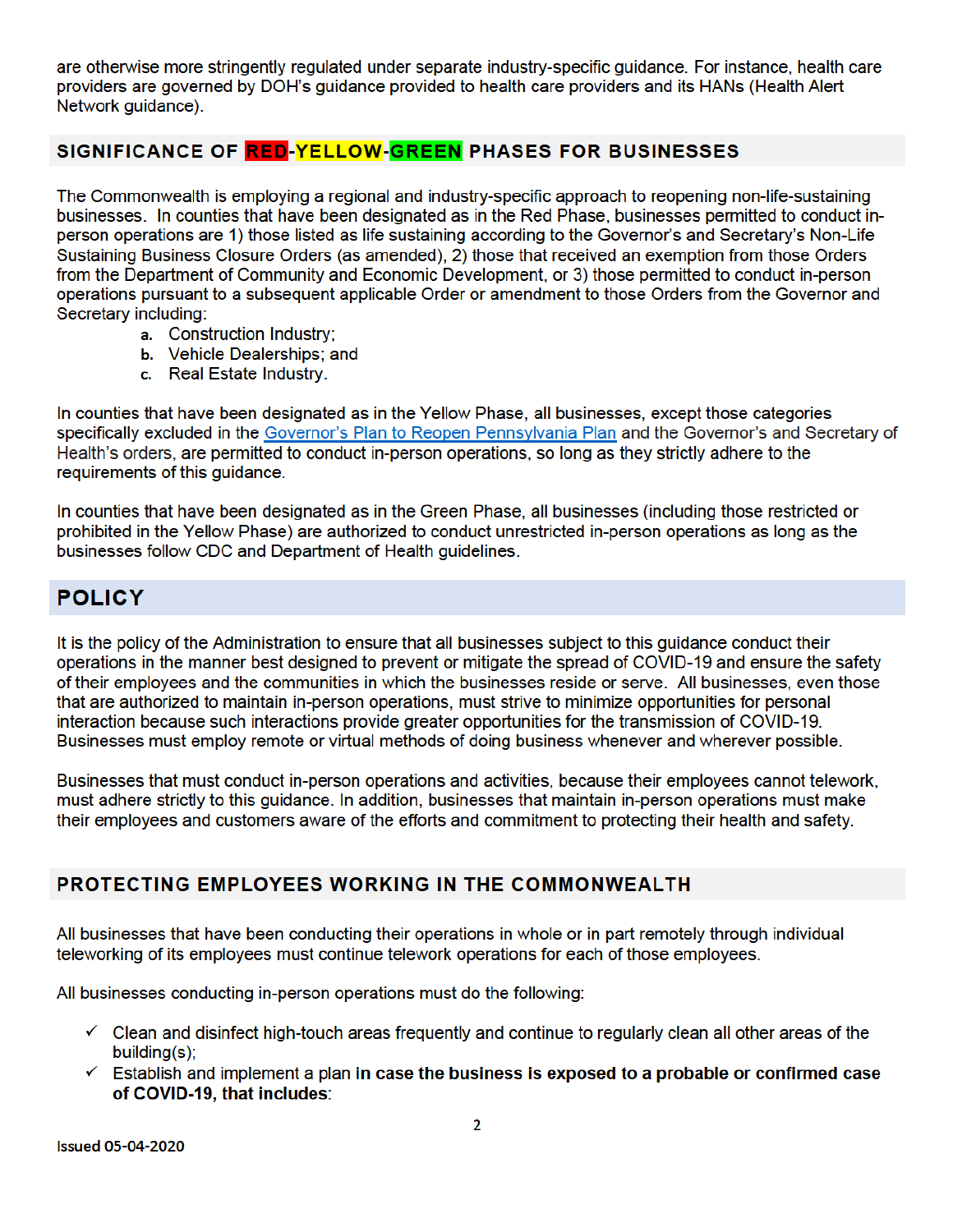- o Securing and decontaminating the affected areas by:
	- Closing off areas visited by the person who is a probable or confirmed case of COVID-19;
	- Opening outside doors and windows and using ventilation fans to circulate air in the area;
	- Waiting at least 24 hours, or as long as practical, before cleaning and disinfecting the affected area;
	- Cleaning and disinfecting all shared areas such as offices, bathrooms, break rooms, shared electronic equipment (tablets, touch screens, keyboards, remote controls) and ATM machines used by the sick person;
- o Identifying employees who were in close contact (within about 6 feet for 10 minutes or more) with a person with a probable or confirmed case of COVID-19 from the period 48 hours before symptom onset to the time at which the patient isolated.
	- If any employee who was in close contact remain) asymptomatic, the employees should adhere to the practices set out by the CDC in its [April 8, 2020 Interim Guidance](https://www.cdc.gov/coronavirus/2019-ncov/community/critical-workers/implementing-safety-practices.html) for Implementing Safety Practice for Critical Infrastructure Workers Who May Have Had Exposure to a Person with Suspected or Confirmed COVID-19;
	- **■** If the affected employee becomes sick during the workday, the person should be sent home immediately. Surfaces in the employee's workspace should be cleaned and disinfected. Information on other employees who had contact with the ill employee during the time the employee had symptoms and 48 hours prior to symptoms should be compiled. Others at the workplace with close contact within 6 feet of the employee during this time are considered exposed;
	- Promptly notify employees who were close contacts of any known exposure to COVID-19 at the business premises, consistent with applicable confidentiality laws.
- o Taking each employee's temperature before they enter the business and sending home those who have a temperature of 100.4 degrees Fahrenheit, or higher. Ensure employees practice social distancing while waiting to have temperatures screened;
- $\circ$  Informing employees that if they have symptoms (i.e., fever, cough, or shortness of breath), they should notify their supervisor and stay home;
- $\circ$  Advising sick employees to follow [CDC-recommended steps,](https://www.cdc.gov/coronavirus/2019-ncov/if-you-are-sick/steps-when-sick.html) including not returning to work until the CDC criteria to discontinue home isolation are met, in consultation with health care providers and state and local health departments;
- o Employers are encouraged to implement liberal paid time off for employees who do not return to work for the reasons set forth above.
- ✓ Prevent large groups from entering or leaving the building by staggering work start and stop times;
- $\checkmark$  Limit the number of people in employee common areas, like locker rooms or break rooms, and ensure these areas are cleaned frequently;
- $\checkmark$  Conduct meetings and trainings virtually. If a meeting needs to be held in person, limit the number of employees to 10 and maintain a social distance of six feet;
- $\checkmark$  Make sure employees have access to soap and water to wash their hands, hand sanitizer and disinfectant wipes;
- $\checkmark$  Provide non-medical masks for employees to wear at all times and make it mandatory to wear masks while on the work site. Employers may approve masks obtained or made by employees according to [Department](https://www.health.pa.gov/topics/disease/coronavirus/Pages/Stop-the-Spread.aspx) of Health policies:
- $\checkmark$  Make sure the facility has enough employees as applicable to follow these protocols and conduct business effectively and safely;
- $\checkmark$  Discourage non-essential visitors from entering the business premises;
- $\checkmark$  Communicate these procedures to all employees to ensure that everyone knows how to be safe.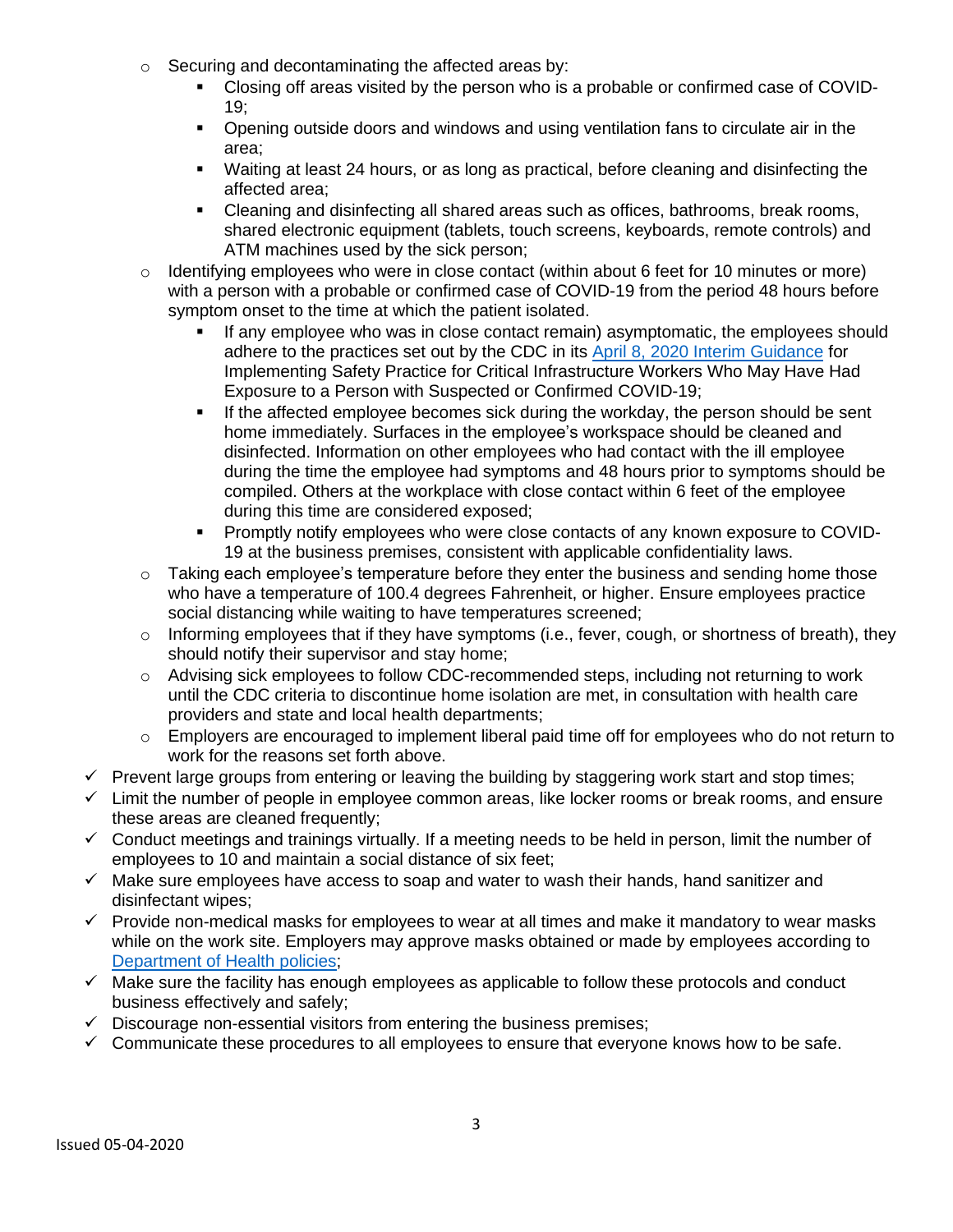#### **PROTECTING EMPLOYEES IN THE COMMONWEALTH THAT SERVE THE PUBLIC**

Any business that serves the public inside a building or other defined area must follow the above guidance **and** take the additional precautions listed below:

- $\checkmark$  Conduct business with the public by appointment only, whenever possible;
- $\checkmark$  If appointment-only service is not feasible, limit the number of people inside the building to no more than 50% of the total maximum occupancy;
- $\checkmark$  Modify the hours of business so that there is enough time to clean and restock;
- ✓ Install shields or other barriers at registers and check-out areas to physically separate cashiers and customers, or take other measures to maintain social distancing between customers and employees;
- $\checkmark$  Encourage customers to use online ordering by providing delivery or pick-up options;
- $\checkmark$  Designate a specific time for people at high risk, including those over the age of 65 to use the business at least once a week;
- $\checkmark$  Require all customers to wear masks while on the premises. Businesses that provide medication, medical supplies or groceries must provide an alternate, no contact, means of delivering goods for customers who cannot wear a mask.
	- $\circ$  However, individuals who cannot wear a mask due to a medical condition (including children under the age of 2 years per CDC guidance) may enter the premises and are not required to provide documentation of such medical condition
- $\checkmark$  In businesses with multiple check-out lanes, limit use to every other register. After every hour, rotate customers and employees to the previously closed registers and clean the previously open registers and the surrounding areas;
- $\checkmark$  Schedule handwashing breaks for employees at least every hour; and
- $\checkmark$  Assign an employee to wipe down carts and handbaskets before the customer uses it.

No business is required to conduct in-person operations, and should not do so if the business is unable to do so in accordance with this guidance. Businesses permitted to conduct in-person operations that are unable or unwilling to comply with these requirements may engage in curbside delivery to customers so long as strict social distancing and other mitigation measures are followed.

Businesses serving the public that inherently involve close contact with customers, and therefore cannot attain social distancing, are not permitted to conduct in-person operations until the county in which the business is located transitions to the Green Phase, when the building safety and business safety orders are lifted.

#### **STATE AND LOCAL GOVERNMENTS**

Local political units were not explicitly required to suspend in-person operations under the business closure orders issued by the Governor and the Secretary on March 19, 2020. However, they were advised to curtail inperson operations to the extent practicable and to follow COVID-19 mitigation guidance provided by the Department and the CDC. Similarly, local political units are not required to follow the Secretary's building and business safety orders; however, they are advised to implement the protocols that it outlines to the extent practicable.

Although the Commonwealth is not a business that is directly covered by this guidance, Governor Wolf has chosen to implement the practices outlined here where possible as an example for other employers and employees in the Commonwealth.

Local political units should use best judgment in exercising their authorities and issuing implementation directives and guidance. All such decisions should appropriately balance public health and safety while ensuring the continued delivery of critical services and functions. Government employees and contractors should continue to operate under the direction of their supervisors.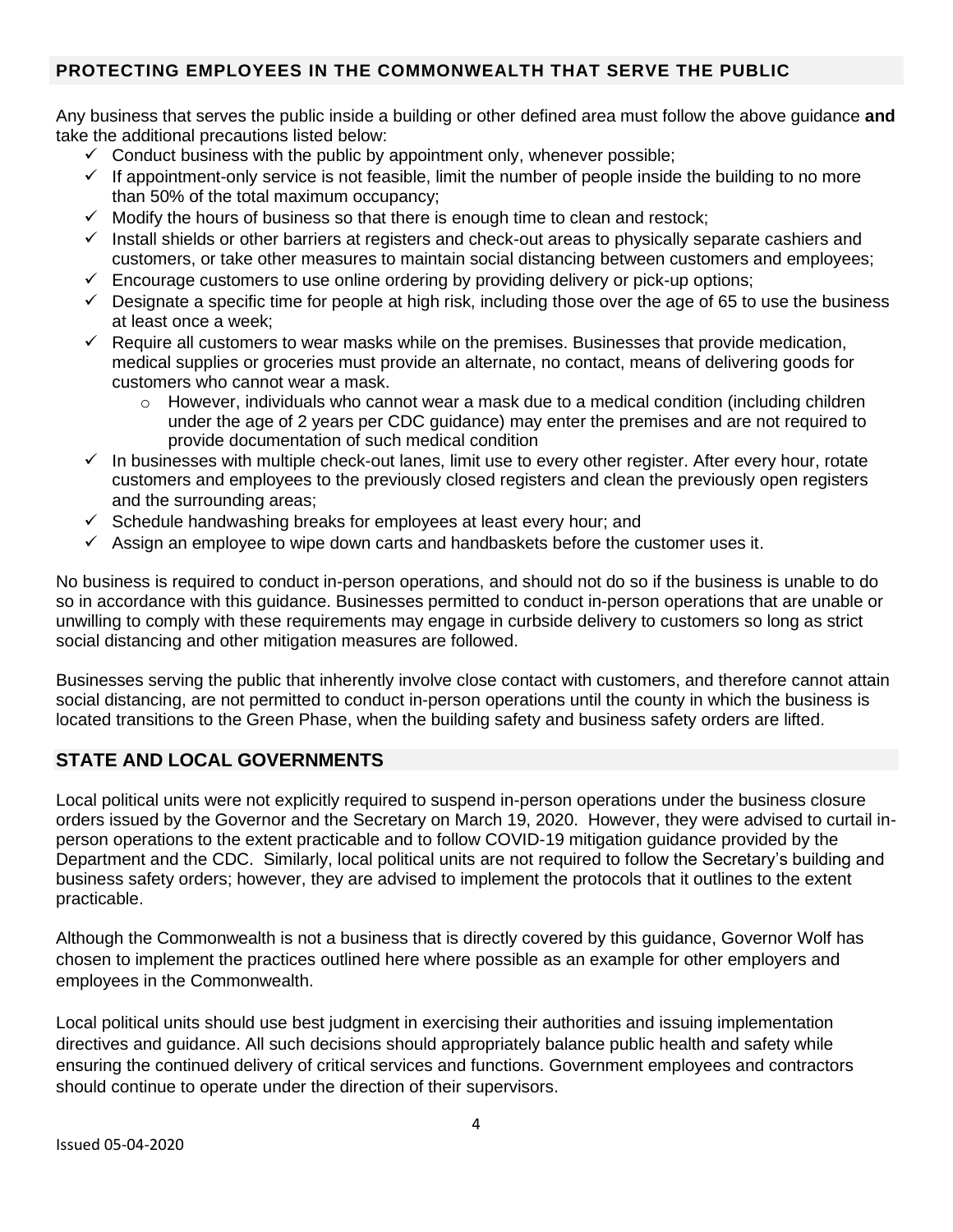# **FURTHER GUIDANCE AND SUPPORT**

Businesses that have questions about whether this guidance applies to them may contact the Department of Health at 1-877-PA-HEALTH [\(1-877-724-3258\).](tel:1-877-724-3258)

Answers to frequently asked questions (FAQs) involving application of the business safety order are available [here.](https://www.health.pa.gov/topics/Documents/Diseases%20and%20Conditions/COVID-19%20Workplace%20Safety%20Questions.pdf)

In addition, answers to frequently asked questions (FAQs) involving the construction industry specific guidance are available [here.](https://www.dli.pa.gov/Individuals/Labor-Management-Relations/bois/BOISFAQs/Pages/Construction-Guidance-COVID19.aspx)

Help is available for people who are struggling with their mental or emotional health or feeling anxious or overly stressed. Contact the Crisis Text Line by texting PA to 741-741.

The Administration recognizes the difficulty of procuring materials businesses need to safely resume operations. If assistance is needed to locate masks and other supplies to carry out these required safety procedures, please visit DCED's Business2Business Interchange.

#### **ENFORCEMENT**

Enforcement of the Secretary's Order Directing Building Safety Measures began at 12:00 AM on Monday, April 6, 2020.

Enforcement of the Secretary's Order Directing Public Health Safety Measures for Businesses Protection Order began at 8:00 PM on Sunday, April 19, 2020.

The governor has directed the following state agencies and local officials to enforce orders related to the COVID-19 pandemic to the full extent of the law:

- Department of Health
- Department of Agriculture
- Department of Labor and Industry
- Pennsylvania State Police
- Local officials, using their resources to enforce closure orders within their jurisdictions.
- Pennsylvania Liquor Control Board

Law enforcement officers should refer to Enforcement Guidance available online [here.](https://www.psp.pa.gov/Documents/Public%20Documents/Letter%20LEO%20Community.pdf)

If employees or customers want to report possible health and safety violations in the workplace related to COVID-19:

- 1. File a complaint with a local health department or a law enforcement agency.
- 2. Submit this [webform](https://expressforms.pa.gov/apps/pa/doh/COVID-19-Complaint) to the PA Department of Health at [www.health.pa.gov.](http://www.health.pa.gov/)
- 3. Review OSHA guidance and, if appropriate, [file a complaint](https://www.osha.gov/pls/osha7/eComplaintForm.html) at OSHA.gov.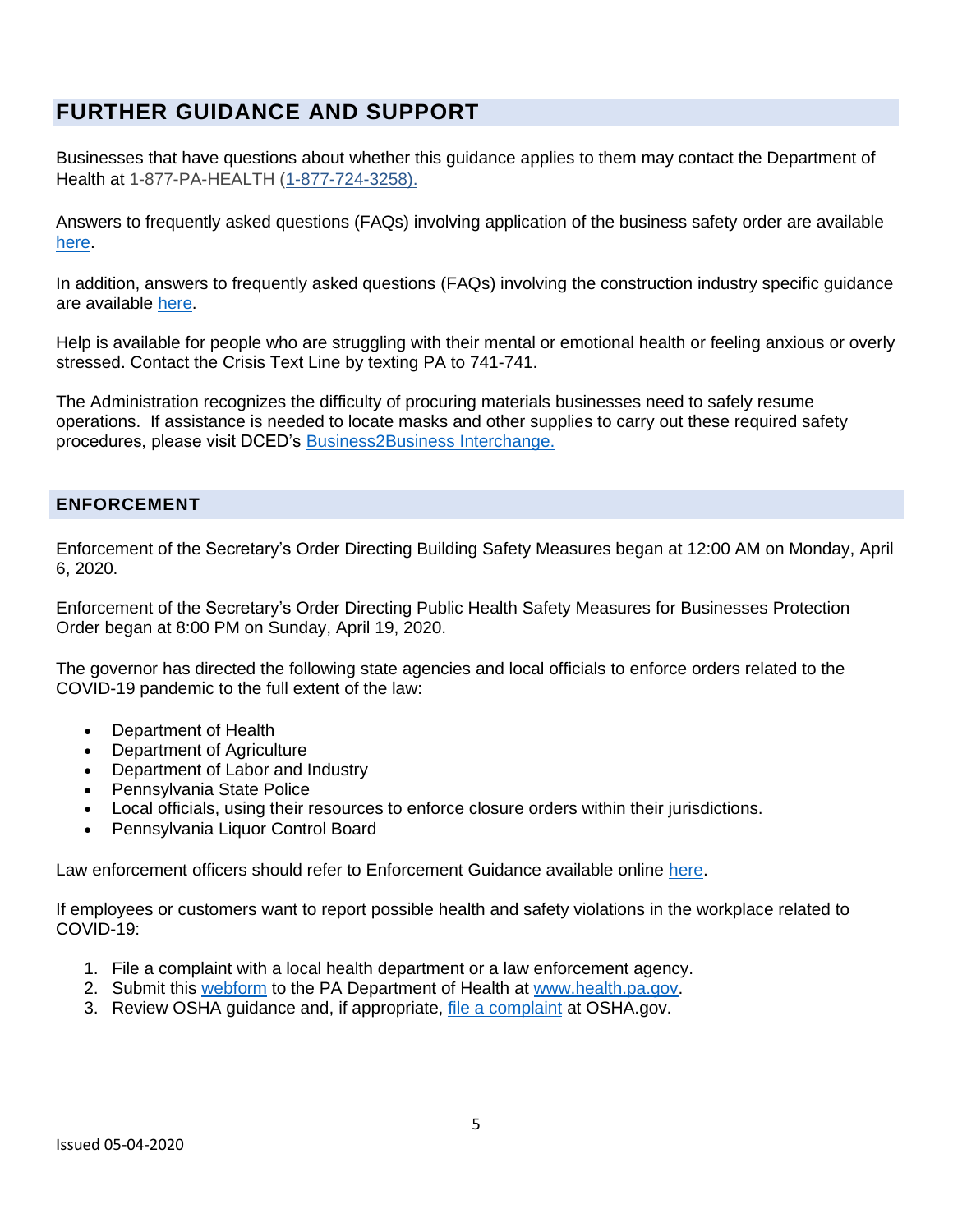#### **REMINDERS TO CONTAIN THE SPREAD OF COVID-19: SOCIAL DISTANCING AND OTHER REQUIREMENTS**

When people need to leave their places of residence in connection with allowable individual activities, allowable essential travel, or by virtue of exemption from this policy, the Department of Health strongly encourages individuals to abide by the following social distancing requirements to:

- Maintain a distance of at least six feet from other individuals;
- Wash hands with soap and water for at least 20 seconds as frequently as possible, or use hand sanitizer if soap and water are not available;
- Cover coughs or sneezes with a sleeve or elbow, not hands; Do not shake hands;
- Regularly clean high-contact surface areas;
- When sick, stay at home;
- Do not gather in groups larger than 25 people, including for business meetings or events.

#### **REQUIREMENTS FOR COMMUNICATING WITH EMPLOYEES AND ANY ON-SITE CUSTOMERS ABOUT COVID-19 SAFETY**

Businesses conducting in-person operations or serving the public are required to make employees and customers aware of the guidance provided by the Commonwealth to keep people at their establishment safe. In addition, businesses are required to publicly acknowledge their responsibility to conduct their operations to ensure the health and

Businesses must print, sign, and post the "COVIC-19 Safety Procedures for Businesses" flyer on their premises. The flyer is located on the Department of Health's [Resources for COVID-19 webpage.](Resources%20for%20COVID-19%20webpage) Businesses must post the signed flyer in employee common space and, if the business serves the public, the business must also post the flyer near the business's public entrance(s) in prominent location(s).

Businesses must sign the flyer on the space provided. The signature is an acknowledgement that the owner or management is aware of the COVID-19 safety procedures and understands their responsibilities to carry out the guidance and procedures. The flyer must be signed by the business's corporate officer, site manager, site foreperson, or equivalent. The flyer also contains a space for the business to indicate the employee who is the "Pandemic Safety Officer," or the person in charge of the COVID-19 safety procedures for the business (specific workplace). The signed acknowledgement and Pandemic Safety Officer designation should not be returned to the Commonwealth – it must be simply posted and available if requested by local law enforcement.

The Commonwealth encourages businesses to share this guidance or the flyer electronically with employees as well.

There is no requirement to submit a safety response plan to the Commonwealth.

**NOTE:** The Commonwealth's [Resources for COVID-19 webpage](https://www.pa.gov/guides/responding-to-covid-19/) offers two versions of the flyer. One is a document that can be printed on ONE [8.5x14-inch](https://www.pa.gov/wp-content/uploads/2020/04/COVID-19-Reopening-Businesses-Flyer-8-5x14-1.pdf) (legal) piece of paper. The other is a document that can be printed on TWO [8.5x11-inch](https://www.pa.gov/wp-content/uploads/2020/04/COVID-19-Reopening-Businesses-Flyer-8-5x11-1.pdf) (letter) pieces of paper. Additionally, Spanish translations are also available (both a [8.5x11-inch](https://www.pa.gov/wp-content/uploads/2020/04/Spanish-COVID-19-Reopening-Businesses-Flyer-8-5x11-1.pdf) version and a [8.5x14-inch](https://www.pa.gov/wp-content/uploads/2020/04/Spanish-COVID-19-Reopening-Businesses-Flyer-8-5x14-1.pdf) version) on the [Resources for COVID-19](https://www.pa.gov/guides/responding-to-covid-19/)